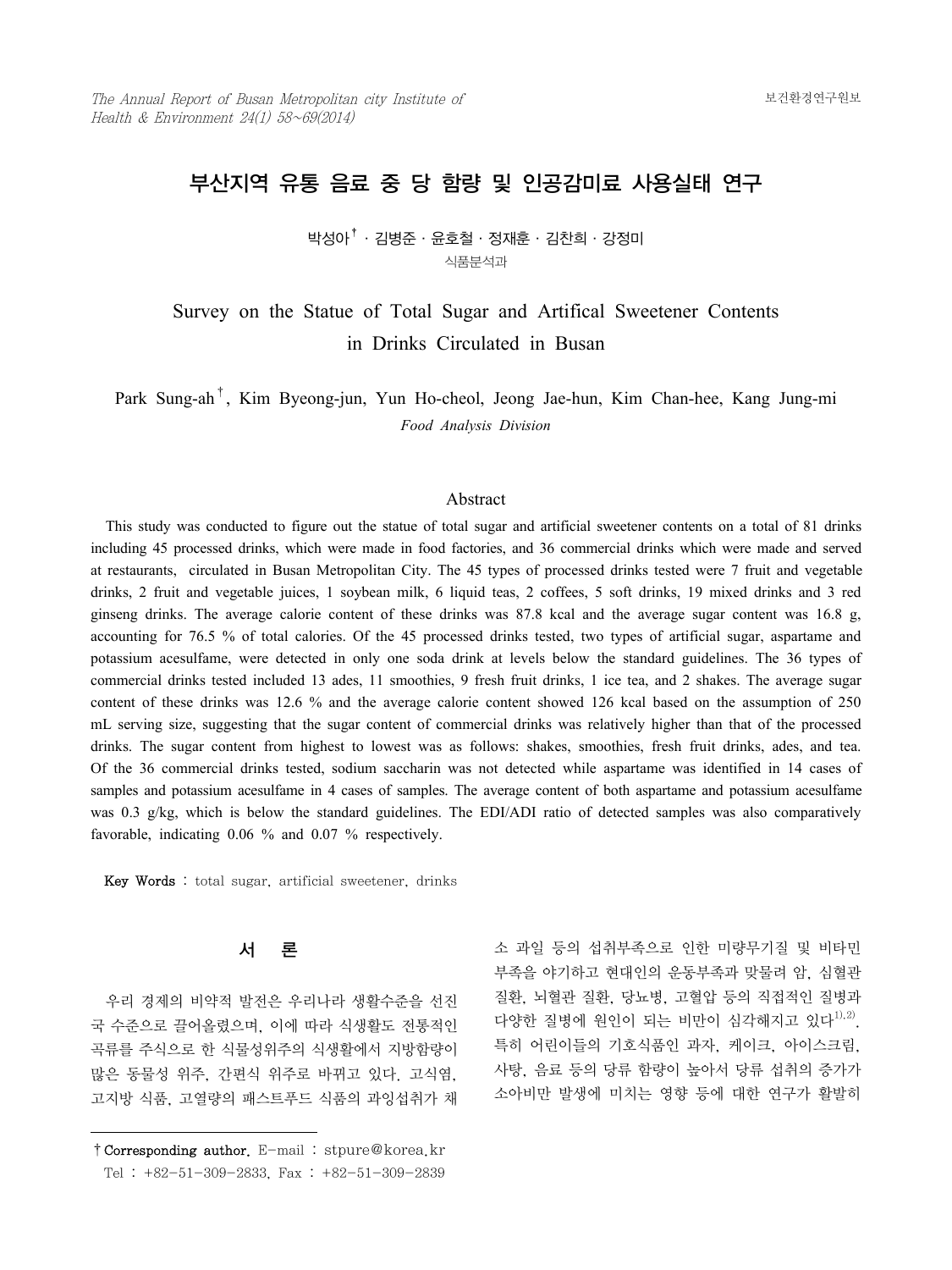이루어지고 있으며, 비만뿐만 아니라 당뇨병, 치아질환, 과잉행동 장애와 같은 많은 질병과 당류 과다섭취의 관련 성에 대한 연구들도 보고되고 있다 $^{3}$ .

 식품의약품안전처에서 제시하는 고시 제 2014-33호 (2014.2.12.)「어린이 기호식품 등 영양성분과 고카페인 함유 식품 표시기준 및 방법에 관한 규정」에서는 열량, 당류, 단백질, 포화지방, 나트륨 등에 대해 표시하도록 규 정하고 있으며, 정부는 2008년 3월 「어린이식생활안전 관리특별법」을 제정 공포하여 2009년 3월 22일부터 시 행에 들어갔다. 이 법에 따르면 학교구내와 주변 200 m 지역을 식품안전보호구역(그린푸드 존)으로 지정하여 분 식점, 문구점, 편의점 등에서 어린이가 다량을 섭취하면 건강에 해를 끼칠 우려가 있는 고열량 ․ 저열량 식품의 판 매가 제한된다. 또한 오후 5시 ~ 8시까지 고열량 ․ 저영양 식품의 TV광고가 금지되는 법안이 추진되는 등 다각적인 노력이 이루어지고 있다 $^{4)}$ . 세계보건기구(WHO)에 따르면 1일 당류 섭취량을 총열량의 10 % 이하로 제한하고 있는 데 이를 당분으로 환산하면 성인 50 g ~ 70 g, 소아 및 청소년의 경우 40 g ~ 50 g에 해당 된다<sup>1)</sup>.

 2013년 출범한 18대 정부의 4대 국정 과제 중 불량식 품 척결도 이러한 맥락에서 해석할 때 이른바 먹거리에 대한 관심은 어느 때보다도 고조되어 있다하겠다.

 또한 식품첨가물 중 인공감미료는 다양한 가공식품, 인 스턴트 식품에서 설탕을 대신해 감미를 주는 재료로서 사 용되고 있으며, 그 사용량 또한 증가하고 있다. 그러나 감 미료는 과량섭취 시 비만 당뇨병, 동맥경화, 충치, 심장질 환 등의 발병과 깊은 상관관계를 갖고 있어 소비자의 관 심이 날로 증가되고 있다. 식품의약품안전처는 인공감미 료의 안전성 확보를 위하여 국제식량농업기구/세계보건 기구 합동식품첨가물전문가위원회(Joint FAO/WHO Expert Committee on Food Additives, JECFA)에서 정하는 일일섭취허용량(Acceptable Daily Intake, ADI) 을 기초로 인공감미료의 종류와 첨가량을 관리하고 있다<sup>5)</sup>.

 본 연구는 부산지역에 유통 중인 음료류, 다류, 커피류 등 총 45건의 가공음료류의 천연당 및 인공감미료 사용실 태를 조사하고, 또한 커피 전문점 등 카페 30건, 패스트 푸드점 4건, 학교 앞 어린이 다소비 음료류(슬러쉬) 2건 총 36건의 식품접객업소(일반음식점, 휴게음식점, 단란주 점, 유흥주점, 제과점 등) 음료에 대한 당 및 인공감미료 함량을 조사하고 국민 영양권장량과 비교하여 바람직한 당 및 인공감미료 섭취량을 제시하기 위해 실시하였다.

#### 재료 및 방법

### 실험재료

 부산지역에 유통 중인 음료류, 다류, 커피류 등 총 45 건의 가공 음료류의 천연당 및 인공감미료 사용실태를 조 사하고, 또한 이와 별도로 커피 전문점, 패스트푸드점, 학 교 앞 등 식품접객업소에서 판매중인 음료류(커피 제외) 총 36건에 대한 당 사용실태를 조사하여 총 81건의 음료 류를 대상으로 조사하였다.

#### 표준품, 시약 및 분석기기

 당 분석에 사용된 표준물질인 fructose, glucose, sucrose, lactose, maltose는 Sigma사(USA)제품을 사 용하였으며, Acetonitrile, Ethanol 등의 시약은 Merck 사(Germany)와 TEDIA사(USA)의 제품을 사용하였다. 분석기기로 RI검출기(2414 Refractive index Detecter, Waters, USA)가 장착된 UPLC (Acquity, Waters, USA)를 사용하였다.

 인공감미료 분석에 사용된 표준물질인 아세설팜캄륨 (Acesulfame K), 아스파탐(Aspartame)은 Fluka사 제 품을, 삭카린나트륨(Saccharine(sodium salt))은 Sigma 사 제품을, 분석기기로는 DAD검출기(1260 Infinity, Agilent Technologies, USA)가 장착된 UPLC (1290 Infinity, Agilent Technologies, USA)와 PDA Detecter가 장착된 UPLC (Acquity, Waters, USA)를 사용하였다.

#### 시험방법

 시험방법은 식품공전의 시험법을 기본으로 이용하였 고, 논문 $^{4),6),7\rangle}$  등을 검색하여 그중 가장 좋은 결과를 보여 주는 조건을 선택하여 사용하였다.

#### 1. 당 분석

 시험방법은 식품공전 제 9. 일반시험법 1. 식품성분시 험법 1.1 일반성분시험법 1.1.4 탄수화물 1.1.4.1 당질 1.1.4.1.4 기기분석법에 의한 당류의 정성 및 정량<sup>8)</sup>에 따 라 시험하였다.

 즉, 각각의 당 표준품(fructose, glucose, sucrose, maltose, lactose)을 60 ℃ 진공오븐에서 12시간 건조하 여 각각을 증류수에 녹여 혼합조제하였고, 검량선용 표준 용액의 농도는 각각 1 %, 0.5 %, 0.2 %의 농도로 조제하 여 사용하였다. 또한 이동상은 아세토니트릴과 증류수를 80 : 20의 부피비율로 혼합하여 조제하여 0.45 μm의 나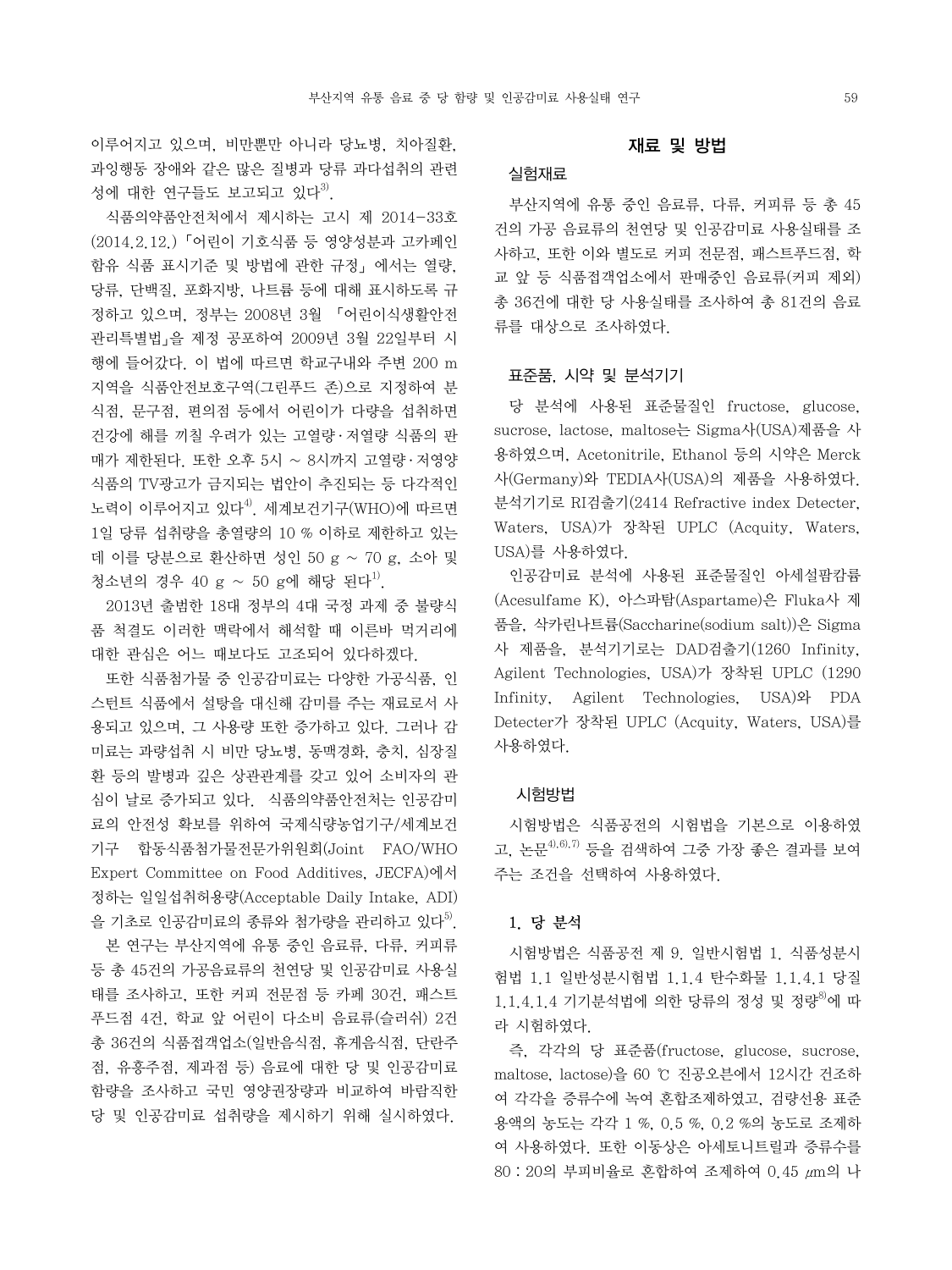일론 멤브레인 필터로 여과한 후, 사용 전에 초음파 처리 하여 가스를 제거하고 사용하였다.

 지방이 많은 유음료 등 제품의 경우 시료를 균질화한 후, 50 mL 원심분리관에 균질화 된 검체 5 g을 정밀히 달아 넣고 25 mL 석유에테르로 분산시키고 이를 2,000 rpm에서 약 10분간 원심분리한 후, 고형분이 제거되지 않도록 조심스럽게 석유에테르를 제거한다. 이를 반복하 고 질소를 이용하여 석유에테르를 완전히 증발시킨 후 시 료로 사용하였고, 지방이 없는 것으로 확인된 시료의 경 우 지방 제거과정을 생략하였다.

 지방이 제거된 시료 5 g에 증류수를 가하여 총량을 50 mL로 하여 85℃ 수조에서 25분간 가온하여 당류를 추출 하고 실온으로 냉각하여 증류수를 보충하여 총량 50 mL 으로 하였고, 이를 0.45 μm의 나일론 멤브레인 필터로 여과하여 시험용액으로 한다. 이때, 시험용액이 혼탁할 경우 2,000 rpm에서 10분간 원심분리하여 여과하였다. HPLC 분석 조건은 Table 1과 같으며 분석 결과 크로마

Table 1. HPLC analytical condition for 5 sugars

토그램은 Fig. 1과 같다.

#### 2. 인공감미료 분석

 인공감미료의 분석은 식품의약품안전처에서 발간된 식 품공전 제 9. 일반시험법 2. 식품 중 식품첨가물시험법 2.2 인공감미료 2.2.2 아세설팜칼륨, 삭카린나트륨 및 아 스파탐 동시분석법 및 이 등의 방법<sup>9)</sup>을 이용 전처리 후 분석하였다.

 분석의 경우 식품공전의 동시분석법으로 세 가지 인공 감미료의 분석을 시도하였으나, 좋은 결과를 얻지 못해 삭카린나트륨과 나머지 2종 인공감미료는 따로 분석하였다. 표준용액은 삭카린나트륨은 120 ℃에서 4시간 건조시 킨 후, 아세설팜칼륨와 아스파탐은 그대로, 각각 100 mg 을 정밀히 달아 물에 녹여 100 mL로 한다. 사용 시 10, 5, 2 ppm의 농도로 희석하여 사용하였다.

 시료는 검체 약 5 g을 취하고 물을 가해 50 mL로 하여  $0.45 \mu m$  멤브레인 필터로 여과한 액을 시험용액으로 하

| Instrument parameter | Analytical condition                           |
|----------------------|------------------------------------------------|
| Instrument           | Waters Alliance Solvent and Sample Manager     |
| Data System          | Empower                                        |
| Column               | Carbohydrate, $5\mu m$ , 4.6 mm $\times$ 250mm |
| Eluent               | Acetonitrile: Water $(80:20)$                  |
| Temp.                | $25 \text{ }^{\circ}\text{C}$                  |
| Flow Rate            | $1.2 \text{ mL/min}$                           |
| Detecter             | Refractive Iindex detecter                     |



Fig. 1. HPLC chromatogram of 5 sugars.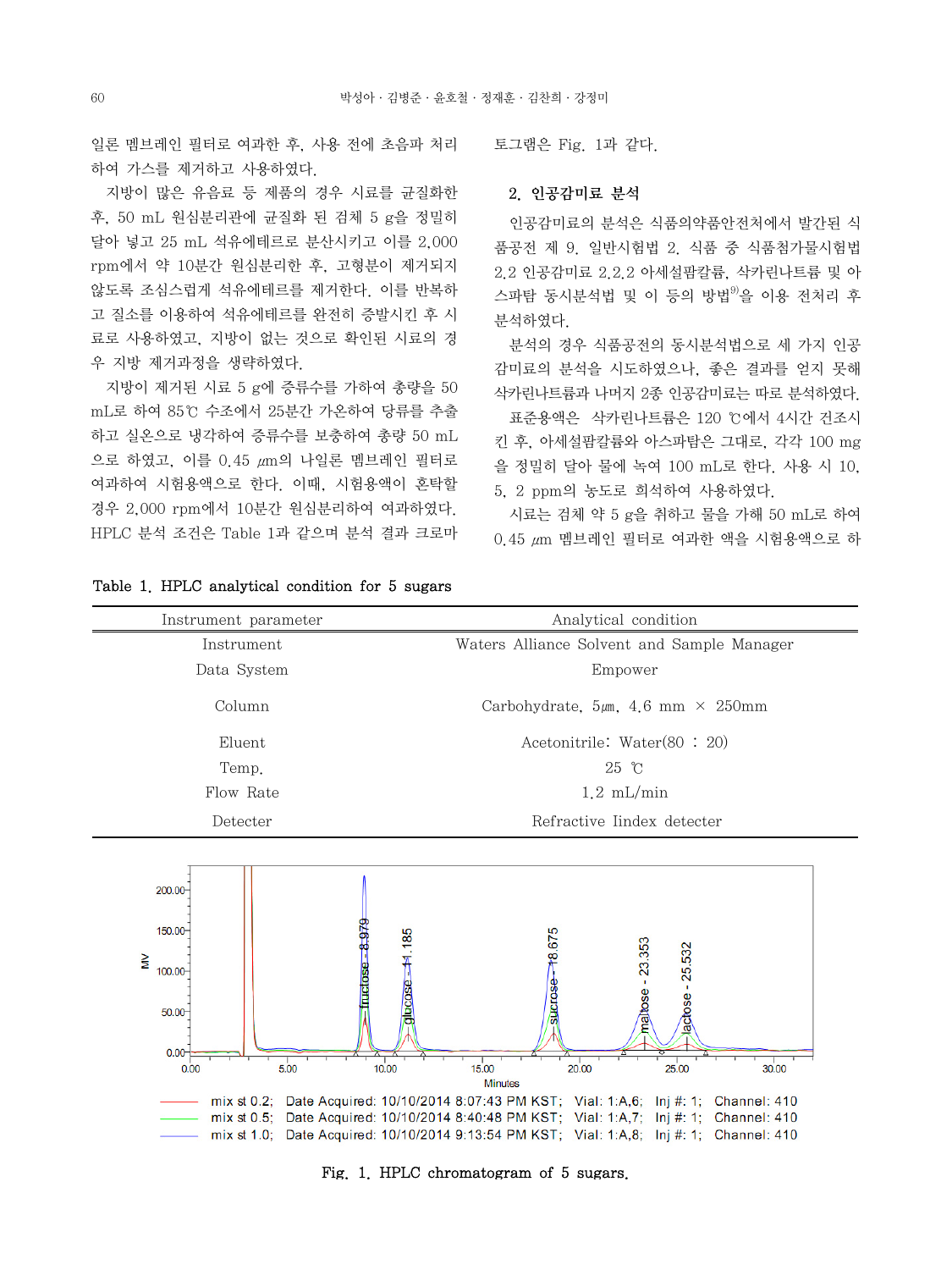였고, 탄산가스가 있는 경우에는 10분간 초음파 처 리하여 탄산가스를 제거하며 알코올을 함유한 경우 는 70 ℃의 수욕 상에서 15분간 가온하여 알코올을 증발시켜 검체를 채취한 후 동일 하게 처리 후 사용 하였다.

 사카린나트륨의 분석은 식품 중 첨가물 분석법 감 미료 중 아세설팜칼륨 및 삭카린나트륨 동시분석법 을 준용하였으며<sup>10)</sup>, 그 분석조건 및 크로마토그램은 Table 2 및 Fig. 2와 같다.

아세설팜칼륨와 아스파탐의 분석은 한 등 $^{11)}$ 의 방 법에 따라 실시하였고 HPLC 분석 조건은 Table 3, 크로마토그램은 Fig. 3과 같다.



Fig. 2. HPLC chromatogram of Saccharine.

|  |  |  |  |  | Table 2. HPLC analytical condition for Sweetener (Saccharin sodium salt) |  |  |  |  |
|--|--|--|--|--|--------------------------------------------------------------------------|--|--|--|--|
|--|--|--|--|--|--------------------------------------------------------------------------|--|--|--|--|

| Instrument parameter               | Analytical condition                                           |
|------------------------------------|----------------------------------------------------------------|
| Instrument                         | Agilent 1290 Infinity HPLC(USA)                                |
| Column                             | Symmetry C18<br>$(2.1 \times 100 \text{ mm}, 1.8 \mu\text{m})$ |
| Eluent                             | 1 % Phosphoric acid : Methanol = $6:4$                         |
| Temp.                              | 40C                                                            |
| Flow Rate                          | $1.0$ mL/min                                                   |
| Detecter                           | Agilent 1260 Infinity (DAD) detecter                           |
| Detection wave number( $\lambda$ ) | $210 \text{ nm}$                                               |
| Injection Volumn                   | $10 \mu L$                                                     |

|  | Table 3. HPLC analytical condition for Sweeteners (Acesulfame-k, Aspatame) |  |  |  |  |
|--|----------------------------------------------------------------------------|--|--|--|--|
|--|----------------------------------------------------------------------------|--|--|--|--|

| Instrument parameter               | Analytical condition                                                                      |
|------------------------------------|-------------------------------------------------------------------------------------------|
| Instrument                         | Waters Alliance Solvent and Sample Manager                                                |
| Data System                        | Empower                                                                                   |
| Column                             | $\mu$ -Bondapak C18<br>$(3.9 \times 300 \text{ mm})$                                      |
| Eluent                             | $(0.01M$ TPA-OH+0.005M KH <sub>2</sub> PO <sub>4</sub> , pH 3.2) : Acetonitrile = 85 : 15 |
| Temp.                              | $40 \text{ } \degree$                                                                     |
| Flow Rate                          | $1.0$ mL/min                                                                              |
| Detecter                           | PDA detecter                                                                              |
| Detection wave number( $\lambda$ ) | $210 \text{ nm}$                                                                          |
| Injection Volumn                   | $1 \mu L$                                                                                 |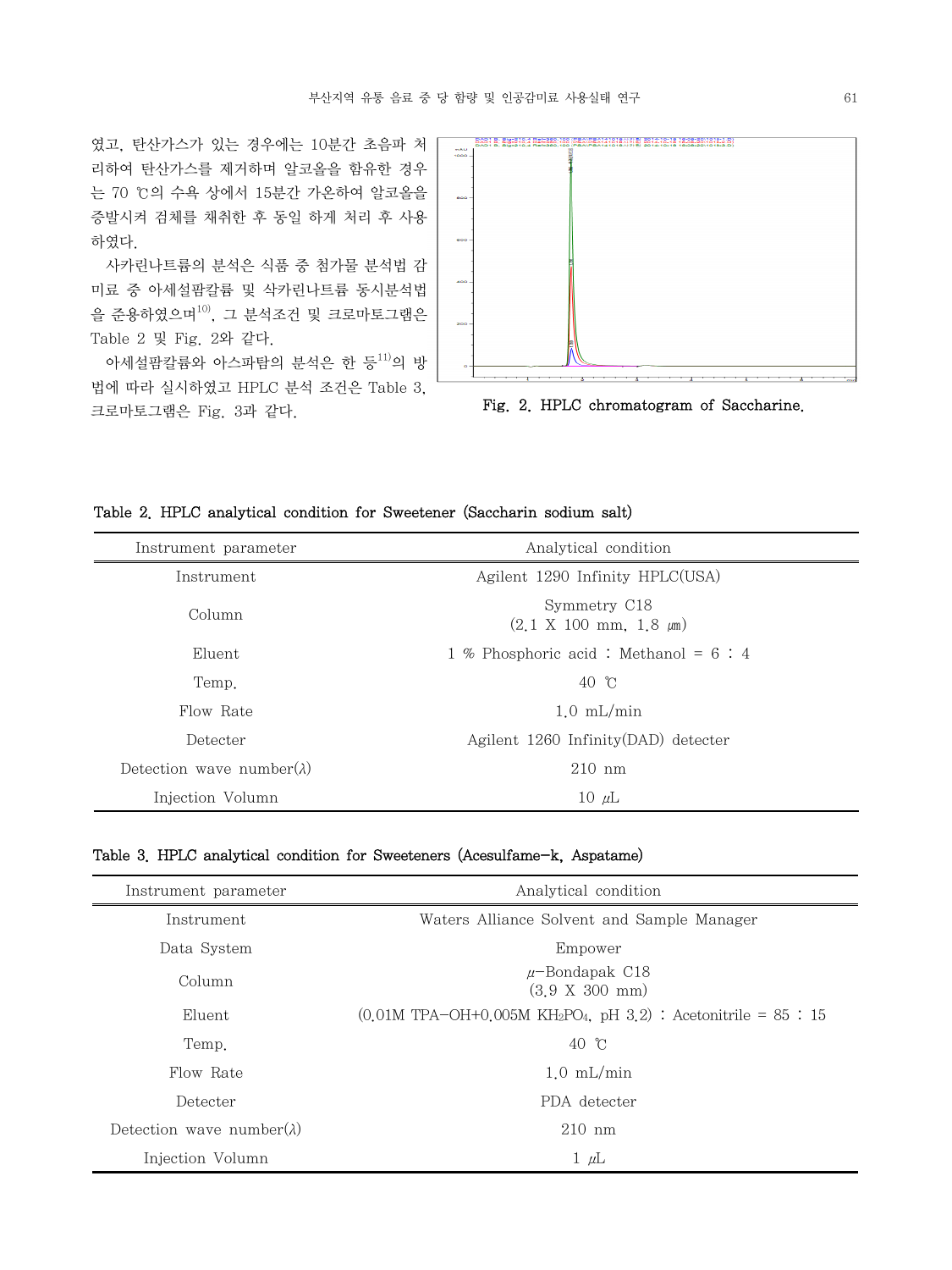

Fig. 3. HPLC chromatogram of sweeteners (acesulfame-k, aspatame).

## 결과 및 고찰

# 가공 음료류 중의 당 함량

 가공음료류 총 45건에 대해 당 함량에 대한 조사를 실 시하였다. 별도로 시험 분석을 실시하지는 않았고, 표시 된 영양성분표를 참고하여 함유된 당 함량을 조사 비교하 였다.

먼저 식품유형별로 살펴보면 과채음료 7건, 과채주스 2 건, 두유 1건, 액상차 6건, 커피 2건, 탄산음료 5건, 혼합 음료 19건, 홍삼음료 3건 등이었다.(Fig. 4)

 이들 음료의 당원으로는 sucrose가 23건으로 가장 많았 고, 그 다음으로 fructose 21건, 올리고당류 (oligosaccharides) 3건 그 외 당밀(malasses), xylose,

stevioside 등을 사용하였으며, 전혀 당이 사용되지 않은 제품도 6건이 있었다. 또한 인공감미료인 아세설팜칼륨와 아스파탐을 사용한 제품도 1건 있었다. 또한 15건의 조사 대상 음료가 두 가지 이상의 당을 혼합하여 음료에 첨가 하고 있었다.

 무가당인 제품을 포함한 45건에 대한 평균 열량은 87.8 Kcal이었고, 평균 당 함량은 16.8 g, 당이 총 열량 에 차지하는 비율은 평균 76.5 %로 나타나 가공 음료류 의 대부분의 열량이 당에서 기인하는 것으로 볼 수 있었 다. 음료 종류별로 살펴보면 평균 열량이 높은 품목은 과 채주스와 두유 등이었지만 그 구성을 살펴보면 탄산음료 와 커피가 칼로리 대비 첨가당 의존도가 높아 소비자의 주의가 요구된다 하겠다.



Fig. 4. Classification according to food type (processed drink).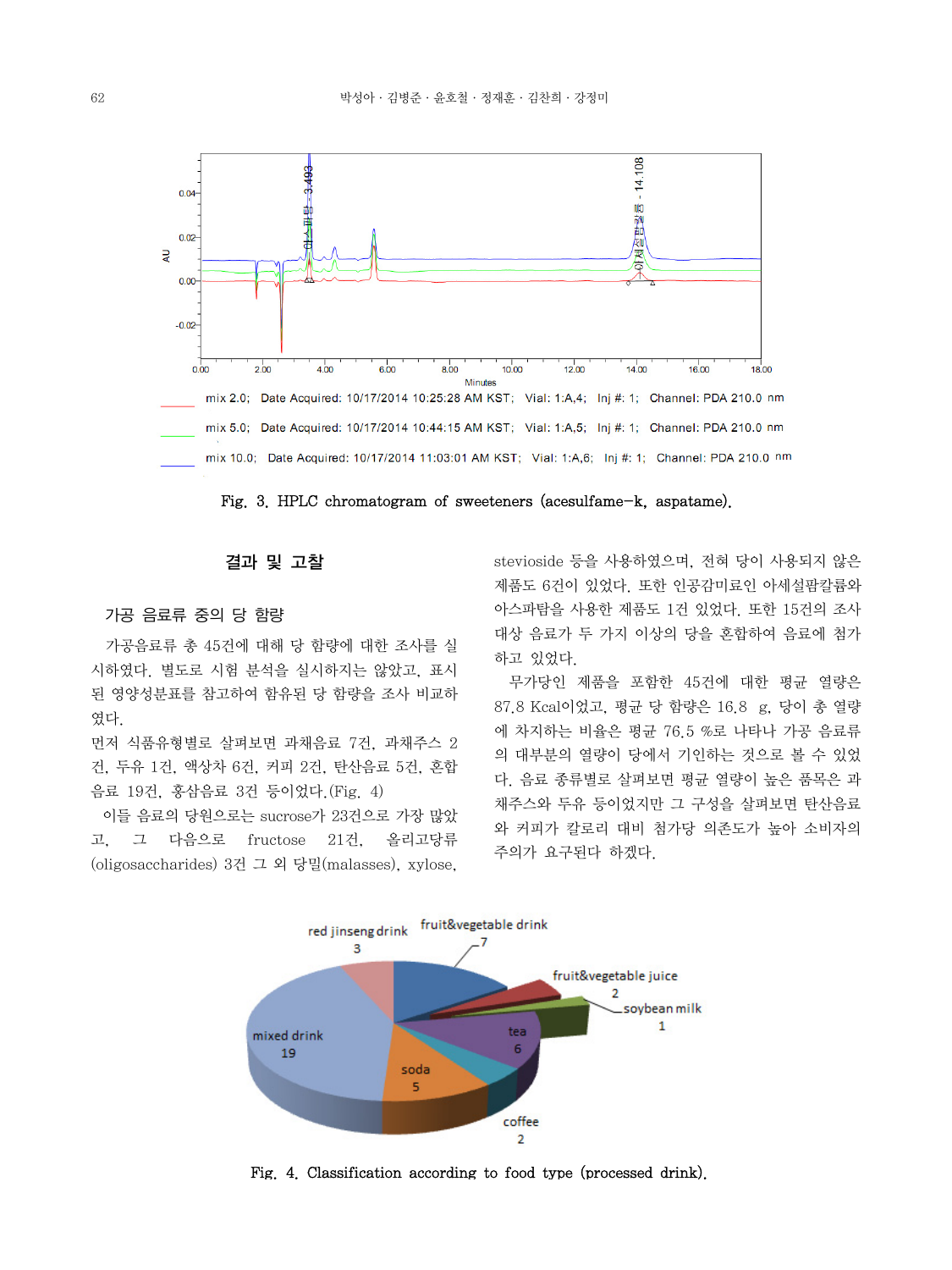|                       | NO. of Samples | Average Calorie<br>(kcal) | Sugars content $(g)$ | Ratio of Sugars<br>at Calorie $(\%)$ |
|-----------------------|----------------|---------------------------|----------------------|--------------------------------------|
| red jinseng drink     | 3              | 60.3                      | 15.0(12~21)          | 99.4                                 |
| mixed drink           | 19             | 74.2                      | 15.4 $(7 \sim 30)$   | 83.2                                 |
| soda                  | 5              | 106.2                     | 24.6~(0~17)          | 92.7                                 |
| coffee                | $\mathbf{2}$   | 46.5                      | 10.5(10~11)          | 90.3                                 |
| tea                   | 6              | 21.7                      | 5.0(0~30)            | 92.3                                 |
| soybean milk          | 1              | 140.0                     | 10.0(10)             | 28.6                                 |
| fruit&vegetable juice | $\overline{2}$ | 167.5                     | 35.0(34~36)          | 83.6                                 |
| fruit&vegetable drink | 7              | 86.0                      | 18.7 $(12~23)$       | 87.0                                 |
| Total                 | 45             | 87.8                      | 16.8                 | 76.5                                 |

Table 4. Calories and sugar content of various beverages



Fig. 5. Calories and sugar content of various beverages.

(Table 4, Fig 5)

 또한, 수거 음료류 45건 중 탄산음료 1건에서 인공감미 료가 검출되었는데 아스파탐 0.04 g/kg과 아세설팜칼륨 0.13 g/kg이 각각 검출되었다. 이러한 수치는 인공감미 료의 사용기준 삭카린나트륨 0.2 g/kg이하, 아세설팜칼 륨 0.5 g/kg이하, 아스파탐 사용기준 없음)에 기준 이하 였으며, 그 외 44건의 음료류에서는 인공감미료가 검출되 지 않았다. 수거 시료의 한계일 수도 있겠으나 접객업소 음료와 비교할 때 양호하였고, 식품 표시가 명확히 되어 있어 소비자의 선택에 도움이 된다.

# 식품접객업소 제공 음료류 중의 당 함량

 유통 중인 가공음료를 조사하는 한편으로 시중에서 흔 히 볼 수 있는 카페, 패스트푸드점, 학교 앞 음료류 등 총 36개의 시료에 대하여 분석하여 다음과 같은 결과를 얻을 수 있었다.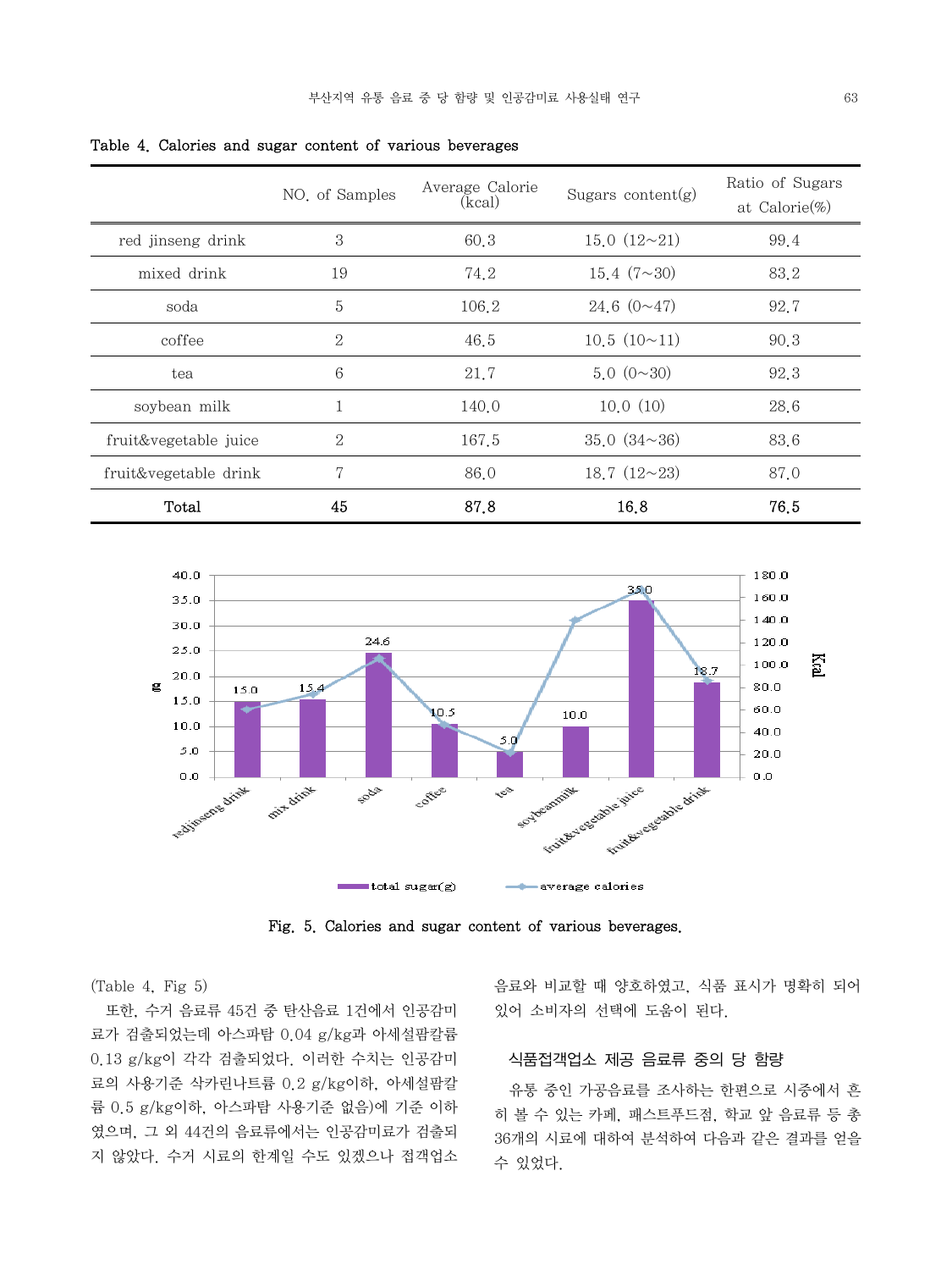먼저 수거 업소로 분류해 보면 카페 30건, 패스프푸드 점 4건, 학교 앞 음료 2건이었으며, 음료의 종류는 에이 드, 생과일쥬스, 스무디, 쉐이크, 아이스티 등이었고, 내 역은 Fig. 6과 같다.

 36건의 음료류에 대해 5종의 천연당 성분의 함량을 조 사한 결과 평균 12.6% 의 당을 함유하여 평균 250 mL 의 음료를 섭취할 경우 126 Kcal의 열량을 섭취하게 된 다. 이러한 수치는 가공음료류의 평균 87.8 Kcal보다 43.5 %나 높은 것으로 나타나 식품접객업소 판매 음료의 당 함량의 조절 또는 음료 총량의 조절이 필요하다고 보 여 진다.

조사한 천연당 함량은 sucrose>fructose>glucose >lactose>maltose 순이었고 그 평균 함량은 sucrose 6.1 %, fructose 2.7 %, glucose 2.5 %, lactose 1.4 %, maltose 0.5 % 등으로 Fig. 7과 같다.

 천연당 종류별로 살펴보면 fructose와 glucose는 36개 모든 검체에서 검출되었다. sucrose는 2건을 제외한 34 건에서 검출되어 그 뒤를 이었고, lactose는 10건에서 검출되었으며, maltose는 2건에서만 검출되었다.

음료의 종류별로 당 함량을 살펴보면, 쉐이크>스무디>



Fig. 6. Classification according to food type (commercial drink).



Fig. 7. The average amount of natural sugars.

|  |  |  |  | Table 5. The average content of natural sugars in accordance with the drinks |  |  |
|--|--|--|--|------------------------------------------------------------------------------|--|--|
|  |  |  |  |                                                                              |  |  |

|                      | sucrose<br>$(\%)$ | fructose<br>$(\% )$ | glucose<br>$\mathscr{G}_o$ | lactose<br>$\left( \% \right)$ | maltose<br>$(\%)$ | Total<br>$Sugar(\%)$ | Sugars<br>content<br>(g/250mL) | Average<br>Calorie<br>(kcal/250mL) |
|----------------------|-------------------|---------------------|----------------------------|--------------------------------|-------------------|----------------------|--------------------------------|------------------------------------|
| Shake                | 9.6               | 2.0                 | 1.9                        | 4.3                            | 1.8               | 19.6                 | 49                             | 196                                |
| Smoothy              | 4.7               | 3.9                 | 4.0                        | 1.7                            | 0,7               | 13.5                 | 33.8                           | 135                                |
| Fresh<br>fruit juice | 5.6               | 3.5                 | 2.8                        | 1.2                            | 0.0               | 11.0                 | 27.5                           | 110                                |
| Ade                  | 5.4               | 2.7                 | 2.3                        | 0.0                            | 0.0               | 10.4                 | 26                             | 104                                |
| Tea                  | 5.2               | 1.6                 | 1.7                        | 0,0                            | 0,0               | 8.5                  | 21.3                           | 85                                 |
| Average              | 6,1               | 2.7                 | 2.5                        | 1.4                            | 0.5               | 12.6                 | 31.5                           | 126                                |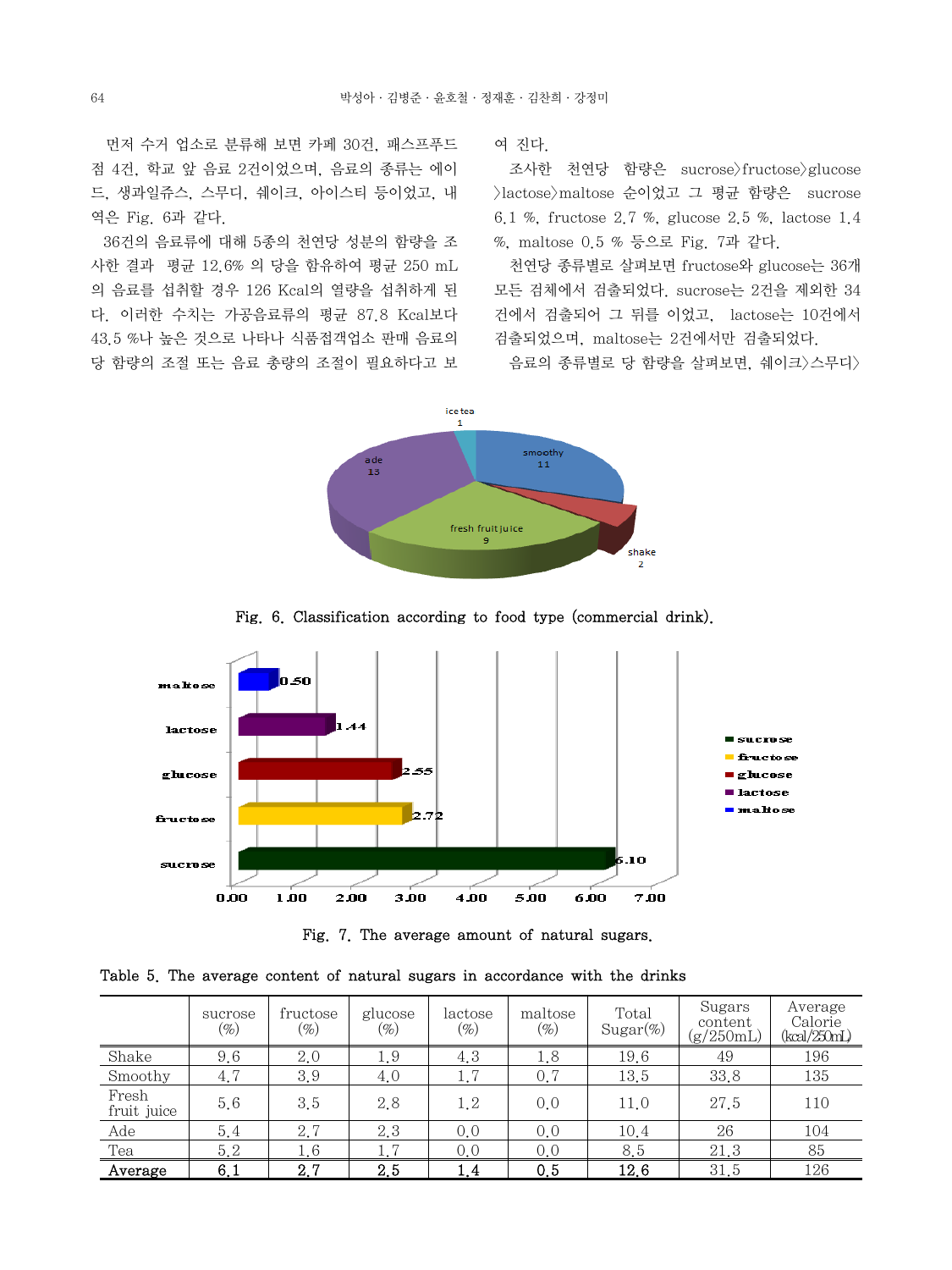생과일음료>에이드>아이스티 순으로 당 함량이 높았고, 그 수치는 Table 5와 같다.

 생과일음료 9건의 천연당 5종의 합 평균은 11.0 %, 범 위는 7.7 % ~ 16.4 %이며, fructose함량은 평균 3.5 %, glucose 2.8 %, sucrose는 7건에서만 검출되었고 5.6 %, maltose는 검출되지 않았고, lactose 2건의 평균함량 은 1.2 %였다.

 쉐이크류 2건의 천연당 5종 합 평균은 19.6 %이며, 범 위는 19.1 % ~ 20.2 %이며, fructose함량은 평균 2.0 %, glucose 1.9 %, sucrose  $\geq$  9.6 %, maltose  $\geq$  1.8 %, lactose 4.3 %였다.

 스무디류 11건의 천연당 5종 합 평균은 13.5 %이고, 범위는 8.5 % ~ 17.3 %이며, fructose함량은 평균 3.9 %, glucose 4.0 %, sucrose는 10건 4.7 %, maltose는 2건 0.7 %, lactose는 8건 1.7 %였다.

 에이드류 13건의 천연당 5종 합 평균은 10.0 %이고, 범위는 3.9 % ~ 17.34 %이며, fructose함량은 평균 2.7 %, glucose  $2.3$  %, sucrose  $\frac{1}{6}$  5.4 %, maltose  $\frac{1}{2}$ lactose는 검출되지 않았다.

 아이스티 1건은 천연당 5종의 합 8.5 %, fructose함량 은 1.6 %, glucose 1.7 %, sucrose  $\div$  5.2 %, maltose 와 lactose는 검출되지 않았다.(Fig. 8)

 이 결과를 음료류의 평균 제공량인 250 mL내에 함유 된 당 함량 및 열량으로 나타내면 쉐이크는 49.0 g, 196 Kcal, 스무디는 33.8 g, 135 Kcal, 생과일쥬스 27.5 g, 110 Kcal, 에이드 26.0 g, 104 Kcal, 아이스티 21.3 g, 85 Kcal 등이며 평균 31.5g, 126 Kcal였다.(Fig. 9) 36건의 음료류에 대해 아스파탐, 삭카린나트륨, 아세 설팜칼륨 등 3종의 인공감미료 성분의 함량을 조사한 결 과 삭카린나트륨은 모든 음료류에서 검출되지 않았고, 아





Fig. 8. The average content of natural sugars in accordance with the drinks.

Fig. 9. The average content of natural sugars in 250 mL drinks.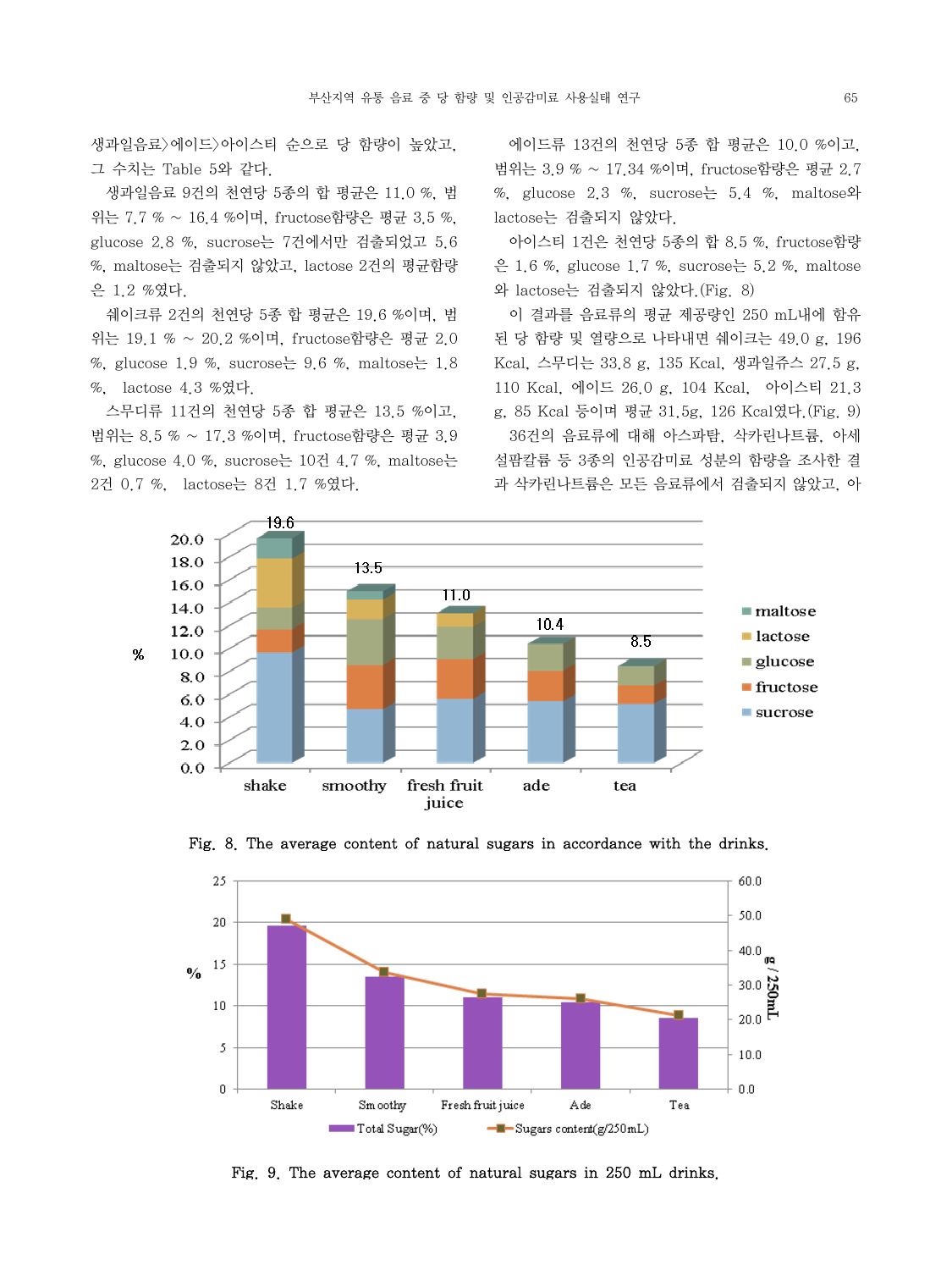스파탐은 14건의 음료에서 아세설팜칼륨은 4건의 음료에 서 각각 검출되었다.

 인공감미료의 사용기준은 사카린나트륨은 0.2 g/kg이 하, 아세설팜칼륨은 0.5 g/kg이하, 아스파탐은 그 사용 기준이 없으며, 연구대상 모든 음료류에서 기준 이하였 다.

 아스파탐이 검출된 시료는 생과일음료 2건, 스무디 5 건, 에이드 7건 등이었으며, 최대 0.15 g/kg, 최저 0.01 g/kg, 평균 함량은 0.3 g/kg이었다.(Fig. 10)

 아세설팜칼륨은 에이드 2건, 스무디 1건, 생과일음료 1 건에서 검출되었으며, 최대 0.08 g/kg, 최저 0.01 g/kg, 평균 함량은 0.3 g/kg이었다.(Fig. 11)

# 고 찰

시중 유통 중인 가공음료류 45건의 당 함량 조사결과

평균 당 함량은 16.8g, 평균열량은 87.8 Kcal이었고, 식 품접객업소 판매음료의 36건의 음료류에 대해 5종의 천 연 당 함량을 조사한 결과 평균 12.6 %의 당을 함유하여 평균 250 mL의 음료를 섭취한다고 할 때 당으로 31.5 g, 126 Kcal의 열량을 섭취하게 된다.

한국인 1인 1일 영양섭취기주<sup>12)</sup>에 따르면 음료류의 섭 취가 비교적 많은 남자 15세 ~ 18세는 2700 kcal, 19세 ~ 29세는 2600 kcal가 필요하며, 여자 15세 ~ 18세는 2000 kcal, 19세 ~ 29세는 2100 kcal가 필요하며, 제6 기 1차 년도 식생활 조사개요(2013)의 음식군 별 주당 섭 취빈도를 살펴보면 우리국민은 주당 평균 3.4회의 음료를 섭취한다. 세계보건기구(WHO)에 따르면 1일 당류 섭취 량을 총열량의 10 %이하로 제한하고 있는데 이를 당분으 로 환산하면 성인 50 g ~ 70 g, 소아 및 청소년의 경우  $40\text{ g} \sim 50\text{ g}$ 에 해당 되며 $^{1)}$ , 첨가된 당으로부터의 에너지 섭취가 총 에너지 섭취의 25 %이상이면 식사의 질 (quality)이 떨어진다는 연구결과도 주목할 만하다<sup>13)</sup>.



Fig. 10. Detection ratio of aspartame.



Fig. 11. Detection ratio of potassium acesulfame.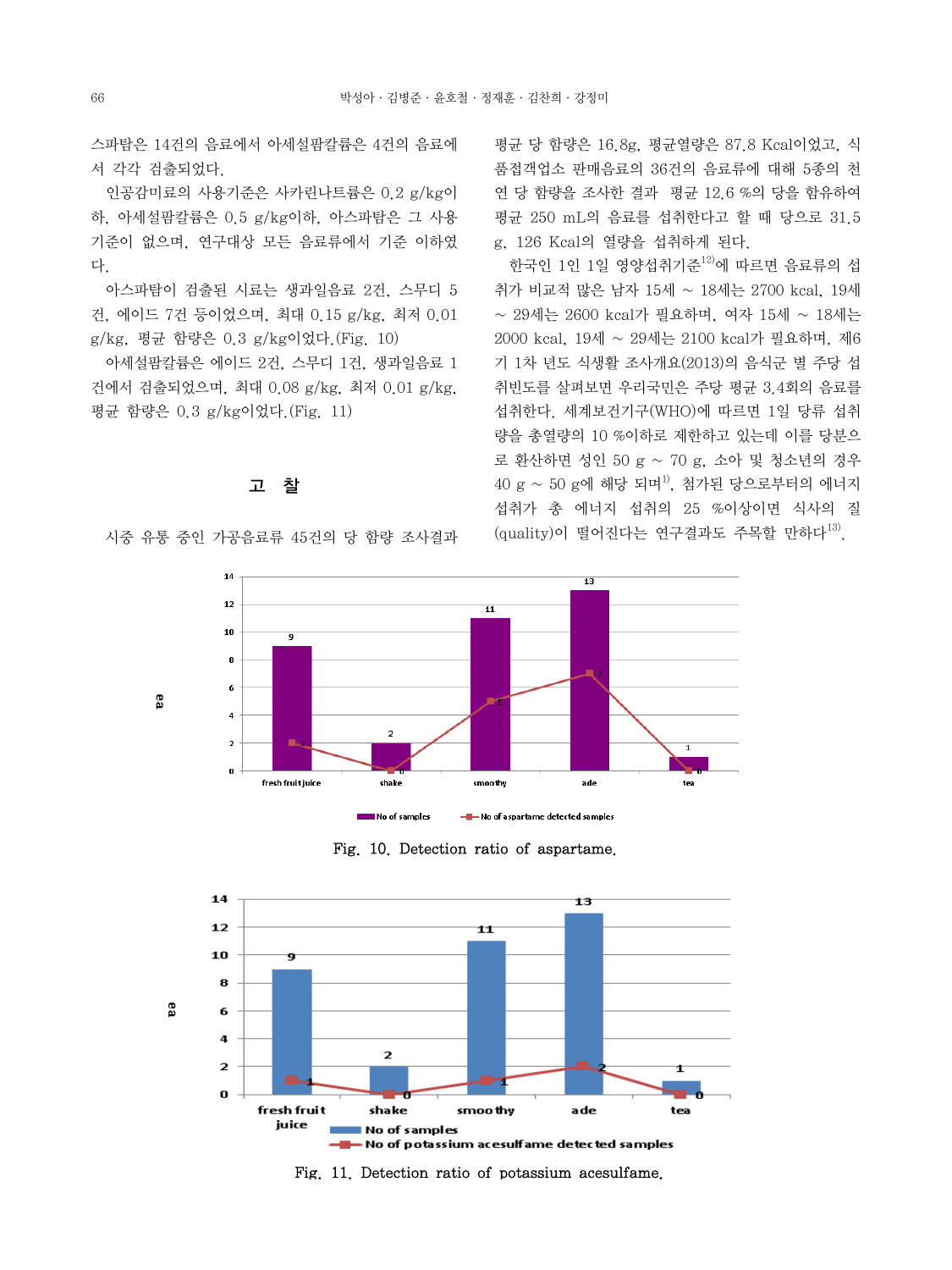2008년부터 2011년까지의 국민 건강영양조사 영양조 사부문식품섭취량 통합자료를 활용하여 국민의 하루 평균 총 당류 섭취량을 추정한 연구 결과<sup>12)</sup>를 살펴보면 우리 국민의 1인 1일 평균 총 당류 섭취량은 61.4 g이었으며, 연령에 따라서는 청소년층(12 세 ~ 18세)의 1인 1일 평 균 총 당류 섭취량이 69.6 g으로 가장 높고, 청년층(19세 ~ 29세) 68.4 g, 장년층(30세 ~ 49세) 65.3 g 등이었 고, 65세 이상 노인층의 섭취량은 39.1 g으로 나타나 다 른 연령층에 비해 낮았다. 총 당류로부터 에너지 섭취 비 율은 1인 1일 평균 에너지 섭취량의 12.8 %를 차지하며, 이중 가공식품으로부터 섭취되는 총 당류의 에너지 섭취 비율은 19세 ~ 29세에서 9.1 % 및 12 세 ~ 18세에서 8.7 %로 가장 높으며, 특히 12세 ~ 18세의 청소년 연령 층에서 가공식품을 통한 총 당류 섭취비율이 67.7 %, 19 세 ~ 29세에서는 67.4 %로 나타나 청소년과 젊은 연령 층에서 가공식품을 통한 당류의 섭취가 많다고 한다.

 가공식품을 통한 총 당류 섭취량의 주요급원식품을 살 펴보면 설탕이 4.9 g으로 가장 높았고, 탄산음료 3.5 g, 커피 3.3 g, 빵류 3.2 g, 과일 ․ 채소음료류 2.9 g의 순이 며, 탄산음료가 12세 ~ 18세와 19세 ~ 29세의 연령층에 서 1순위를 차지했으며, 30세 이상의 모든 대상에서는 커 피가 설탕 다음순위를 차지한다고 한다. 이처럼 총 당류 섭취량에 기여하는 주요가공식품 중 음료류가 높은 순위 로 부각됨에 따라 연령층별로 총 당류 섭취량에 대한 음 료류 기인 총 당류 섭취량 및 그 기여율을 비교한 자료를 살펴보면, 1세 이상 우리국민 1인 1일 평균 총 당류 섭취 량 중 음료류 기인 섭취량과 기여율은 11.1 g과 18.1 % 였고, 연령층별로는 19세 ~ 29세(17.0 g, 24.9 %), 12 세 ~ 18세(14.3 g, 20.5 %), 30세 ~ 49세(12.5 g, 19.1 %)순으로 높게 나타났고, 음료류 내에서 음료 종류 별로 비교해보면 탄산음료, 커피, 과일 ․ 채소음료류의 기 여도가 각각 31.6 %, 29.6 %, 26.0 %였다. 이를 연령층 에 따라 비교해보면, 주요 급원 순에서 나타난 것과 유사 하게 0세 ~ 11세, 12세 ~ 18세, 19세 ~ 29세의 청소년 과 청년층에서는 탄산음료의 기여도가 가장 높아서 각각 45.0 %, 53.9 %, 47.7 %였으며, 30세 ~ 49세, 50세 ~ 64세, 65세 이상의 연령층에서는 커피의 기여도가 각 각 43.3 %, 49.9 %, 53.9 %로 높게 나타났다고 한다<sup>3</sup>. 위의 자료와 본 연구 결과를 비교해 보면, 청소년(12세 ~ 18세)이 음료류 1잔을 섭취할 경우 약 31.5 g의 당류

를 섭취하며 이들 연령층의 1인 1일 평균 총 당류 섭취량 인 69.6 g의 약 45 %를 섭취하게 되며, 이는 청소년의 음료를 통한 평균 섭취량인 14.3 g의 220 %에 해당되는 양으로, 첨가된 당으로부터의 에너지 섭취가 총 에너지 섭취의 25 %이상이면 식사의 질(quality)이 떨어진다는 또 다른 연구 결과11)에 미루어도 심각한 문제가 아닐 수 없다.

 본 연구 결과를 통해 볼 때 경각심 고취 및 어린이 청소 년층을 대상으로 한 음료 나아가 당 섭취에 대한 교육 및 계도가 필요할 것으로 보이며, 접객업소 판매음료 등에 대해서도 열량 및 당 함량에 대한 표시 제도를 정부차원 에서 고민할 필요가 있다 하겠다.

 인공감미료의 경우 본 연구에서 유통 음료류 45건 중에 서는 탄산음료 1건에서 인공감미료가 검출되었는데 그 함량은 아스파탐 0.04 g/kg, 아세설팜칼륨 0.13 g/kg이 었다. 이러한 수치는 인공감미료의 사용기준인 삭카린나 트륨 0.2 g/kg이하, 아세설팜칼륨 0.5 g/kg이하, 아스파 탐 사용기준 없음에 기준 이하였고, 그 외 44건의 음료류 에서는 인공감미료가 검출되지 않았다. 수거 시료의 다양 성의 한계일 수도 있겠으나 접객업소 음료와 비교할 때 양호하였고, 식품 표시가 명확히 되어 있고, 선택의 자유 가 있다는 점을 감안할 때 좀 더 고무적인 결과였다.

 이에 반해 접객업소 음료는 인공감미료 사용 실태 조사 결과 모두 사용기준 이하였지만, 14건에서 아스파탐이, 4 건에서 아세설팜칼륨이 검출되어 성분함량이 표시되지 않 는 카페 등지에서 음료를 구매할 때 막연히 좀 더 건강에 도움이 될 거라는 기대에 반하는 결과로 특히나 사용량의 규제가 없는 아스파탐의 경우 페닐케톤뇨증 환자에게는 치명적일 수 있으므로 접객업소 음료류의 38.8 %에서 아 스파탐이 검출된 것은 짚고 넘어가야 할 문제라 볼 수 있다. 페닐케톤뇨증은 단백질 속에 약 2 % ∼ 5 % 함유되어

있는 페닐알라닌을 분해하는 효소의 결핍으로 페닐알라닌 이 체내에 축적되어 경련 및 발달장애를 일으키는 상염색 체성 유전 대사 질환이다. 페닐알라닌을 타이로신으로 변 화시키는 페닐알라닌 수산화 효소의 활성이 일반인에 비 하여 선천적으로 저하되어 있어, 결국 지능 장애, 연한 담 갈색 피부와 모발, 경련 등이 발생하게 된다 $^{14}$ .

 인공감미료의 안전성 평가를 위하여 섭취량이 일일허 용섭취량(ADI) 이하인지 확인하기 위해서 일일섭취량이 필요하나 이를 정확히 조사한 자료는 없으며, 제6기 1차 년도 식생활 조사개요(2013)의 음식군별 주당 섭취빈도 를 살펴보면 우리국민은 주당 평균 3 회, 4 회의 음료를 섭취하여 0.48 회/일인 것으로 조사되어 있고15), 역시 같 은 자료에서 한국인 영양섭취기준 제정에 활용 연구 결과 를 활용하여 15세 ~ 18세의 평균 체중 58.1 kg(남 63.1 kg, 여 53.1 kg)으로 보고 이를 근거로 일일 섭취추정량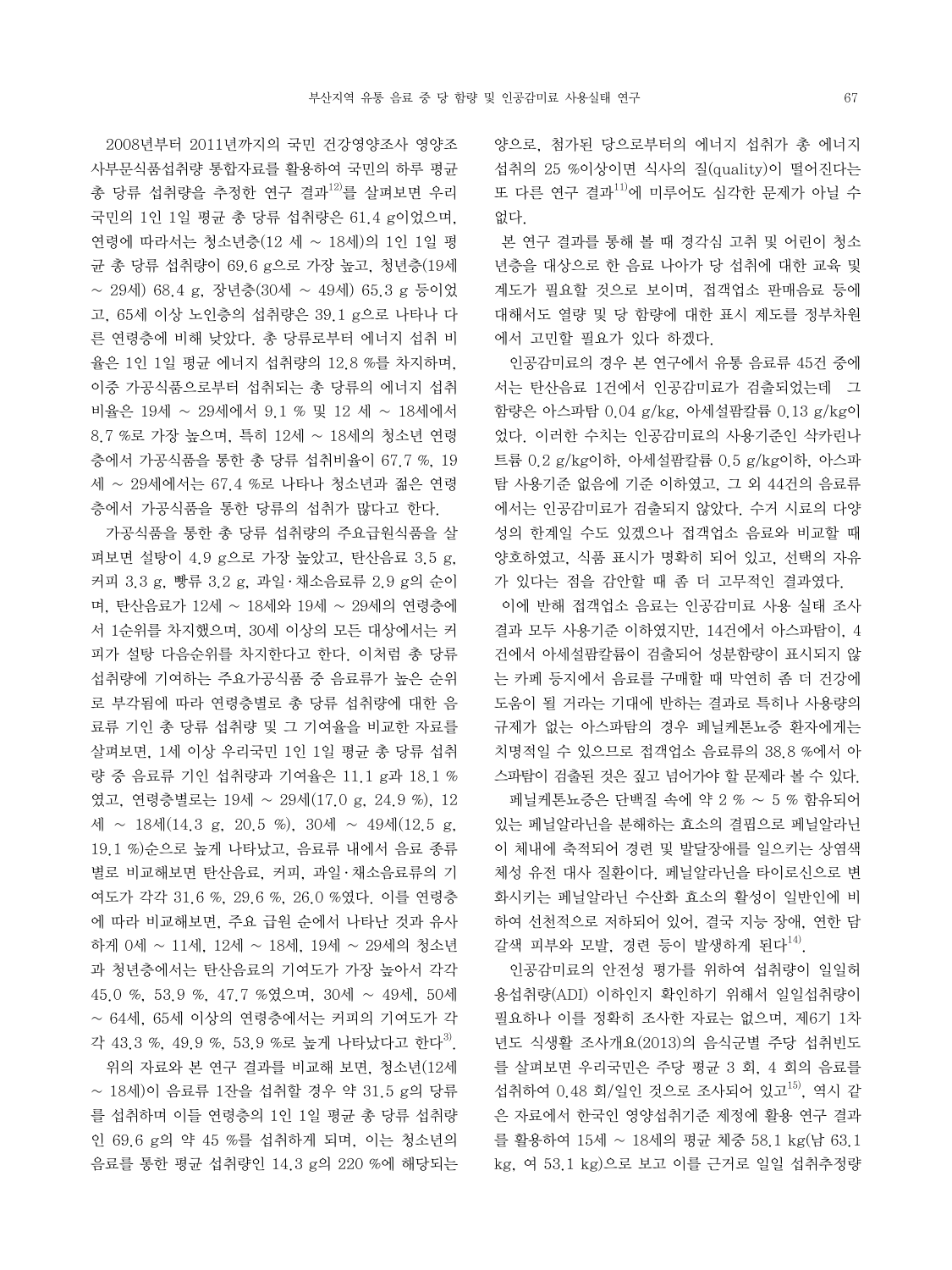|                         | ADI<br>$(mg/kg)$ bw/day) | <b>ADI</b><br>(mg/man/day) | Average<br>detection<br>limit<br>(mg/kg) | One days<br>intake<br>number | <b>EDI</b><br>(mg/man/day) | EDI/ADI<br>$(\%)$ |
|-------------------------|--------------------------|----------------------------|------------------------------------------|------------------------------|----------------------------|-------------------|
| Aspartame               | 40                       | 2,324                      | 300                                      | 0.48                         | 144                        | 0.06              |
| Potassium<br>acesulfame | 15                       | 871.5                      | 300                                      | 0.48                         | 144                        | 0.17              |

Table 6. Assesment of dietary intake of artifical sweeteners

ADI : Accettable Daily Intake(일일섭취허용량)

EDI : Esimated Daily Intake(일일추정섭취량)

체중기준: 58.1kg/man(15~18세 남녀 평균 체중)

 $(EDI)$ 은<sup>9),15)</sup> 아스파탐은 300 × 0.48 = 144 mg/1day, 아세설팜칼륨은 300 × 0.48 = 144 mg/1day 였다. 따 라서, EDI/ADI 비율도 각각 0.06 %, 0.17 %로 낮았고, 이들 추정량은 이들 감미료가 검출된 시료에 대한 평균 검출 농도를 적용하였으므로 전체 음료의 섭취량으로 비 교하면 EDI는 더 낮아져 음료로 인한 인공감미료 문제는 거의 없을 것으로 보지만, 다이어트 등을 이유로 무가당 음료류를 선호하는 일부 소비자의 경우 지속적인 섭취 시 주의가 요구된다 하겠다.(Table 6)

# 요 약

 부산지역에 유통 중인 가공음료 45종과 식품접객업소 음료 36종 등 총 81종의 음료류에 대해 분석한 결과는 아래와 같다.

- 1. 가공음료류 45건을 유형별로 살펴보면 과채음료 7건, 과채쥬스 2건, 두유 1건, 액상차 6건, 커피 2건, 탄산 음료 5건, 혼합음료 19건, 홍삼음료 3건 등이었으며, 이들 음료의 평균 열량은 87.8 kcal로 평균 당 함량은 16.8 g, 당이 총 열량에 차지하는 비율은 76.5 %였 다. WHO의 1일 당류 섭취량의 총열량 10 % 이내인 기준을 감안하면 청소년은 하루 40 g ~ 50 g이 권장 량으로 음료 3캔만 섭취하여도 육박하게 된다.
- 2. 가공음료 중 탄산음료 1건에서 아스파탐, 아세설팜칼 륨이 검출되었으며, 두 항목 모두 기준 이하였다.
- 3. 식품접객업소 음료 36건을 유형별로 살펴보면 에이드 13건, 스무디 11건, 생과일음료 9건, 아이스티 1건, 쉐이크 2건이었고, 당 함량은 평균 12.6 %로 250 mL 섭취한다고 가정할 때 평균 열량은 126 kcal으로 나타

나 가공음료보다 상대적으로 높았고, 쉐이크 > 스무디 > 생과일 음료 > 에이드 > 아이스티 순으로 당 함량이 높았다.

4. 식품접객업소 음료 중 삭카린나트륨이 검출된 경우는 없었고, 아스파탐은 14건의 시료에서 검출되어 평균 0.3 g/kg, 아세설팜칼륨은 4건의 시료에서 검출되어 평균 0.3 g/kg으로 모두 허용기준 이하였고, 검출된 시료에 대한 EDI/ADI비율도 0.06 %, 0.17 %로 비교 적 양호하였다.

### 참고문헌

- 1. World Health Organization. Diet, Nutrition and Prevention of Chronic Diseases. WHO Technical Report Series 916, pp. $4 \sim 12(2003)$ .
- 2. Joossens, J.V., Gebores. J., "Dietary salt and risks to health", Ann J Clin Nutr, 45, pp.1277~1288(1987).
- 3. Haeng-Shin Lee et al., "Dietary total sugar intake of Koreans:BAsed on the Korea National Health Nutrition Examination Survey(KNHANES), 2008-2011", Journal of Nutrition and Health, 47(4), pp.  $268 \sim 276(2014)$ .
- 4. Yongshik Yang et al., "A Survey on Total Suga, Sodium and Artifical Sweetener Contents of Light Meals from the School Zone in Gwangju", J. Fd Hyg. Safety Vol. 24, No. 4, pp.  $385 \sim 390$ (2009).
- 5. Yu-Mi Lee et al., "Risk Assessment of